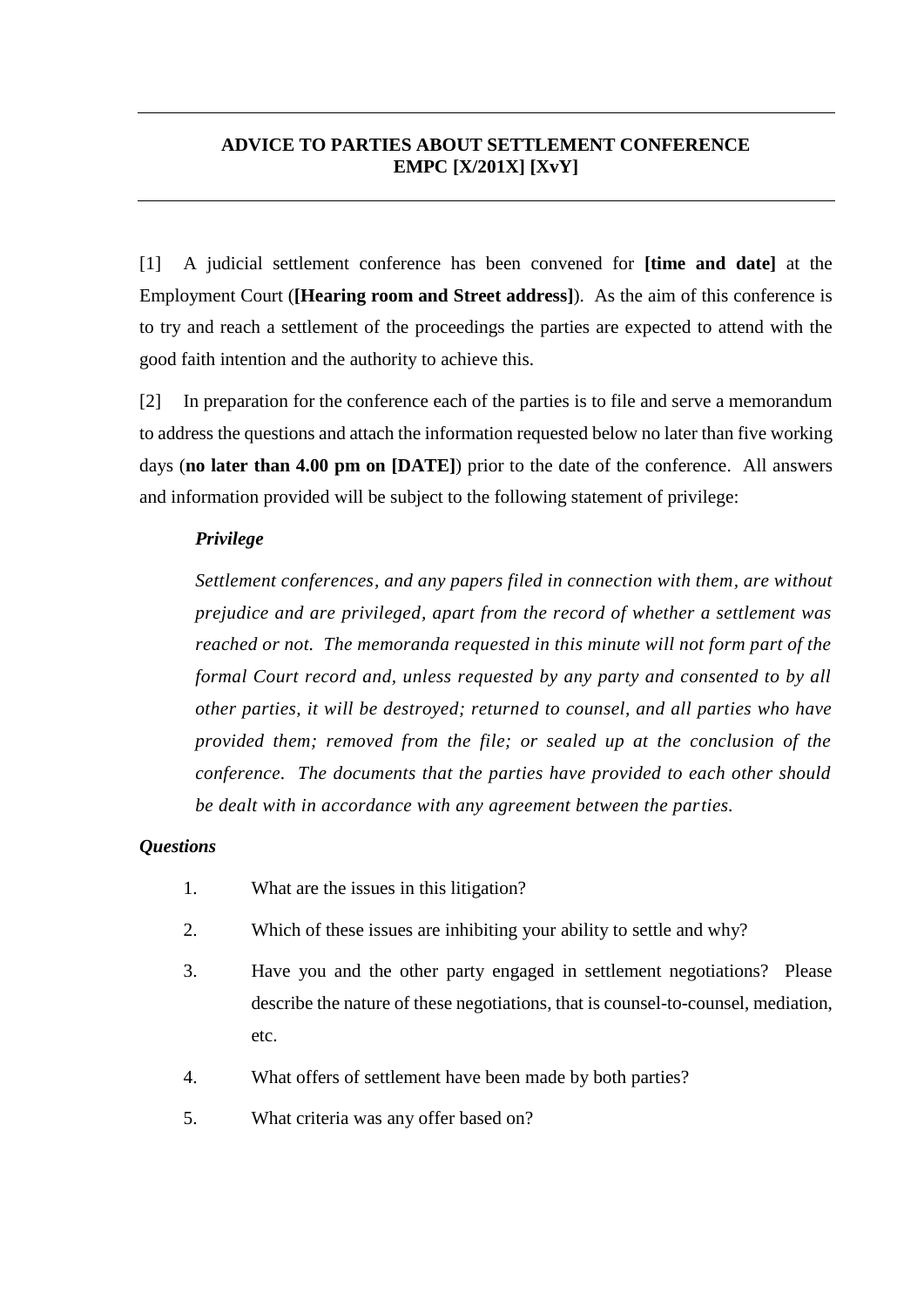6. What else do you believe that the settlement conference Judge should know about this matter that would enable the conference to proceed productively with the full participation of all parties?

## *Information*

- 1. Attach those documents you intend to rely on at the settlement conference.
- 2. Attach a one page 'will-say' statement from each of your key witnesses. This will begin: "Witness A will say the following ...". The 'will-say' documents may not be used for the purpose of cross-examination. Alternatively briefs of evidence filed in the Employment Relations Authority may be attached.
- 3. Submit any expert reports that you rely upon in your settlement negotiations or to support your perspective of the case. Highlight and tab those portions that you consider to be important to your case.
- 4. Attach a one page summary of any relevant legal issues including reference to the leading authorities.
- 5. [The **[plaintiff/defendant]** is to attach a schedule quantifying any loss of wages and/or compensation claims and setting out the method by which these quantifications are made.]
- 6. **[if parties represented.]** Each of the parties is to also file a schedule setting out costs incurred to date (including those incurred in the Authority) and the likely costs of proceeding to a trial.

It would be helpful if each party calculates its likely costs award should it be the successful party, using the Costs Guideline Scale. The Costs Guideline is in the Employment Court [Practice Directions.](https://www.employmentcourt.govt.nz/assets/Documents/Publications/EMPLOYMENT-COURT-PRACTICE-DIRECTIONS-as-published-on-EC-Website20181214.pdf)

**[Added if categorisation discussed at directions conference.]** Pending any further direction, this calculation is to be done on the daily recovery rate for Category [**1, 2 or 3]** Band [**A, B or C]**, as assigned at a directions conference **[Change category/band as required]**.